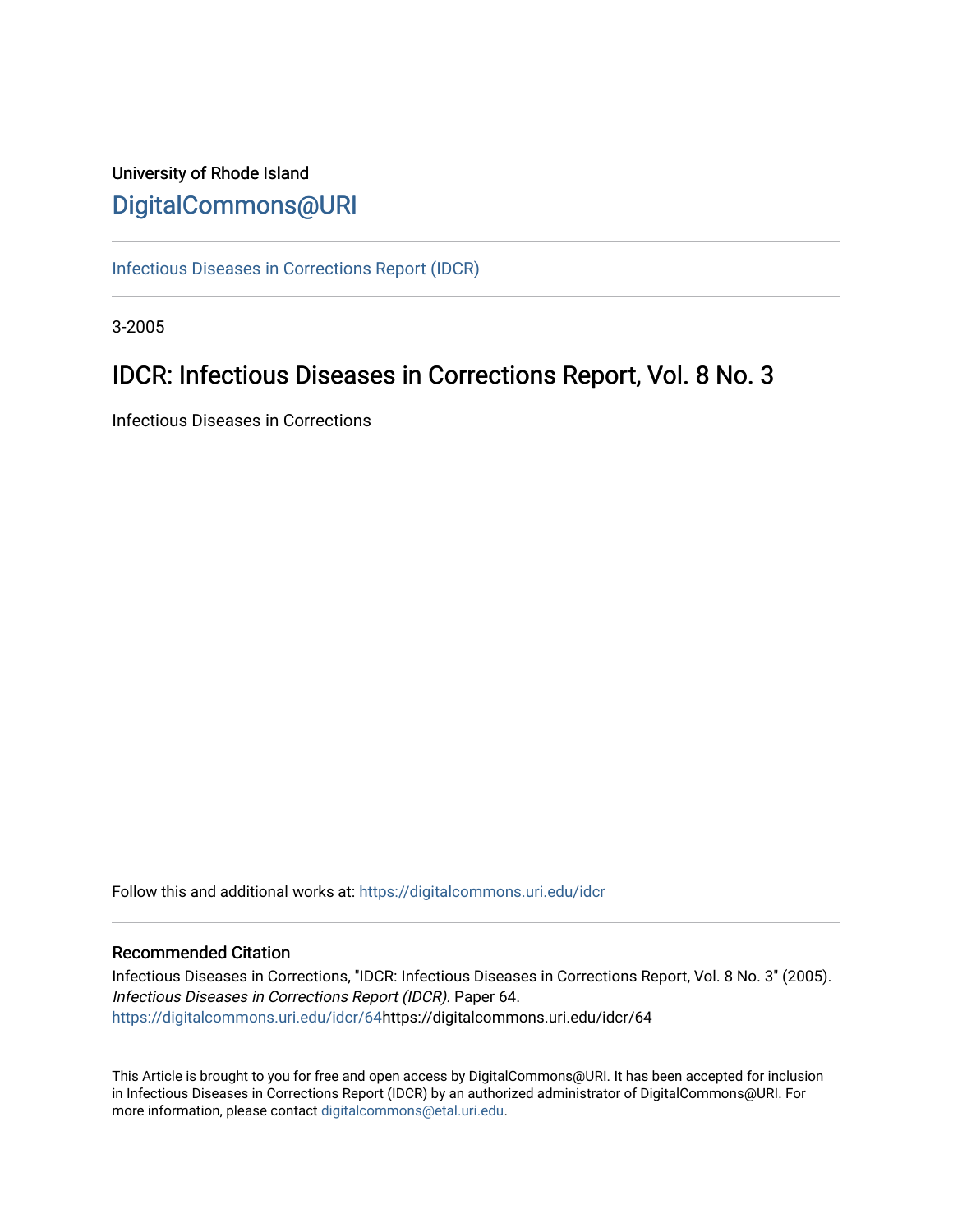



# **FORMERLY HEPP Report**

March 2005 Vol. 8, Issue 3

# **INFECTIOUS DISEASES IN CORRECTIONS REPORT**

### SPONSORED BY THE BROWN MEDICAL SCHOOL, OFFICE OF CONTINUING MEDICAL EDUCATION

## **ABOUT IDCR**

*IDCR, a forum for correctional problem solving, targets correctional physicians, nurses, administrators, outreach workers, and case managers. Published monthly and distributed by email and fax, IDCR provides up-to-the moment information on HIV/AIDS, hepatitis, and other infectious diseases, as well as efficient ways to administer treatment in the correctional environment. Continuing Medical Education credits are provided by the Brown University Office of Continuing Medical Education. IDCR is distributed to all members of the Society of Correctional Physicians (SCP) within the SCP publication, CorrDocs (www.corrdocs.org).*

### **CO-CHIEF EDITORS**

**Anne S. De Groot, MD** *Director, TB/HIV Research Lab, Brown Medical School*

**David Thomas, MD, JD** *Professor and Chairman, Department of Surgery, Division of Correctional Medicine NSU-COM*

**DEPUTY EDITORS Joseph Bick, MD** *Chief Medical Officer, California Medical Facility, California Department of Corrections*

> **Renee Ridzon, MD** *Senior Program Officer, HIV, TB, Reproductive Health, Bill & Melinda Gates Foundation*

**Bethany Weaver, DO, MPH** *Acting Instructor, Univ. of Washington, Center for AIDS and STD Research*

### **SUPPORTERS**

*IDCR is grateful for the support of the following companies through unrestricted educational grants: Major Support: Abbott Laboratories, Boehringer Ingelheim and Roche Pharmaceuticals. Sustaining: Pfizer Inc., Gilead Sciences, Inc., GlaxoSmithKline, Merck & Co., Schering-Plough and ViroLogic.*

## **IDCR MISSION STATEMENT**

We changed our name from HEPP Report to IDCR (Infectious Diseases in Corrections Report) to encompass all infectious diseases that impact the correctional setting. IDCR's goal is to educate correctional health care providers about the appropriate medical management of prisoners infected with HIV, hepatitis, TB, and other infectious diseases; to encourage these providers to improve their networks with correctional, academic or community-based infectious disease experts; and to promote a level of infectious disease care in correctional facilities that is equivalent to the "community standard."

# **IMMUNE RECONSTITUTION SYNDROMES**

*Edward M. Gardner\*, M.D., Denver Public Health and the University of Colorado Health Sciences Center*

Potent combination antiretroviral (ARV) therapies have significantly impacted clinical care and improved the prognosis of HIV-infected individuals. Their use, however, is not without complication. In addition to an array of shortand long-term ARV toxicities, immune reconstitution, or the reversal of HIV-related CD4 cell decline, may trigger an inflammatory reaction in some individuals soon after they begin anti-HIV therapy. Known as immune reconstitution syndrome (IRS), immune restoration disease (IRD), or immune reconstitution inflammatory syndrome (IRIS), this process can involve opportunistic infections (OI), malignancies, or inflammatory disorders. Collectively, these are believed to result from restored immune function in the setting of previously unrecognized antigenic stimuli. Since correctional physicians often have to start or re-start highly active antiretroviral therapy (HAART) for inmates/patients who did not receive or have access to such treatments before incarceration, IRS may occur in correctional settings with increasing frequency. This paper will discuss IRS with an aim to alert correctional practitioners to its implications. Readers may also be interested in several recently published review articles for a more in-depth and fully referenced discussion of IRS [1-3].

It has been suggested that IRS occurs in 20 - 30% of patients initiating HAART. However, the true incidence in an unselected population remains unclear because of the lack of prospective data and uniform IRS definition.

Nonetheless, IRS appears relatively common. It seems that many events suspicious of IRS in routine clinical care, such as fevers or other mild complaints, may be self-limited and are never classified as disease specific IRS. The onset of IRS is not uniform, nor is it useful in distinguishing between disease specific IRS. The majority of IRS cases occur within two weeks to six months after HAART initiation, yet cases have occurred from as little as one day after HAART initiation, and up to several years later.

There is good evidence that lower nadir CD4 lymphocyte counts increase the risk of IRS. This is not unexpected in the face of the prevailing hypothesis that the presence of previously unrecognized pathogen or antigen triggers IRS. It should be noted that the relationship between lower nadir CD4 count and IRS is likely stronger for conditions that traditionally present at very low CD4 counts in AIDS patients. To date, no correlation between nadir CD4 count and the severity of IRS has been documented. In contrast to CD4 counts, pre-

#### *Continued on page 2*

### **WHAT'S INSIDE** International News **manual manual** pg 4 HIV 101 **manual control of the CO** 7 IDCR-o-gram pg 7 In The News pg 8 Self-Assessment Test pg 10

Brown Medical School | Providence, RI 02912 | 401.863.6128 | fax: 401.863.6087 | www.IDCRonline.org *If you have any problems with this fax transmission please call 800.748.4336 or e-mail us at IDCR@corrections.net*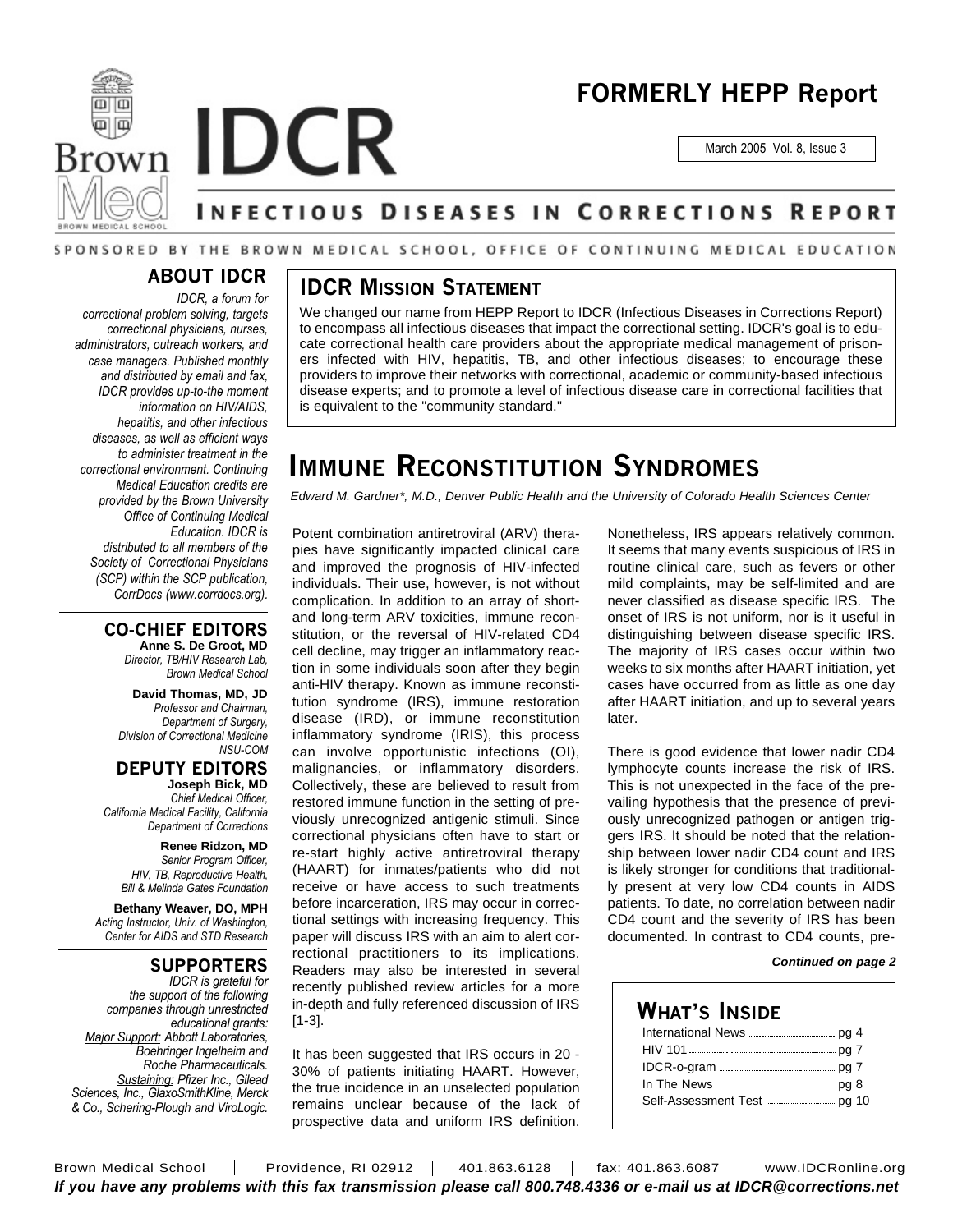### **IMMUNE RECONSTITUTION...** *(continued from page 1)*

therapy HIV viral loads have not been predictive. It has been postulated that quicker decline of the viral load may be associated with an increased risk of IRS and there is evidence to support this. One should keep in mind that neither low baseline CD4 lymphocyte counts nor rapid lowering of HIV viremia is universally seen in patients with evidence of IRS, or that patients with either of these features uniformly experience IRS. Patient-specific demographic factors and mode of HIV transmission have not been associated with IRS, though this has not been well studied.

After initiation of HAART, IRS can arise in persons with or without a known history of prior OI. Although IRS presentation in these two settings may be clinically similar, there are unique questions that arise in the setting of recurrent disease. The first regards the appropriate timing of HAART in persons with pre-existing OI. This concept has been best studied in the setting of *Mycobacterium tuberculosis* (MTB) and HIV co-infection and will be discussed later. The second question regards the possibility of a recurrence due to the development of antimicrobial resistance. To date this has been largely a theoretical concern, however, in *Pneumocystis jiroveci pneumonia* (PCP) IRS some clinicians have opted to modify the existing treatment regimen without direct evidence for the presence of resistance. Based on other case reports, it does not appear that resistance was necessarily present. Finally, it must be remembered that a person with a preexisting OI may have an IRS that is not related to that OI.

Because of the variability in presentation of particular IRS, the sections below will discuss aspects of individual IRS that are more common. The list is not exhaustive, and will focus on conditions that have classically been associated with advanced HIV disease. Other purported IRS have been reviewed recently [1-3]. Following the disease-specific IRS discussions, there will be a summary of what is known about the management and outcomes of IRS.

**Mycobacterium avium complex (MAC).** Atypical presentations of MAC infections during zidovudine monotherapy were the first evidence of IRS in HIV-infected patients prior to the HAART era. Since that time, MAC has been one of the most commonly described causes of IRS. Approximately 75% of MAC IRS represents new infection; the remainder arise in patients with a known history of MAC. The most widely described clinical presentation includes lymphadenopathy and fever; depending on the lymph nodes involved, focal painful syndromes or other symptoms are also common. Sites of lymphadenitis include cervical, mediastinum, abdomen, and the retroperitonium. Patients without lymphadenitis present with conditions including cutaneous abscess, granulomatous hepatitis, osteomyelitis, pyomyositis, hypercal-

Since correctional physicians often have to start or re-start highly active antiretroviral therapy (HAART) for inmates/patients who did not receive or have access to such treatments before incarceration, IRS may occur in correctional settings with increasing frequency.

cemia, and pulmonary infiltrates. Evidence that these cases have represented MAC IRS has commonly been obtained through biopsy and/or culture. In contrast to MAC infection with advanced AIDS, in MAC IRS, granulomatous inflammation is commonly recognized on histological examination. Tissue stains and cultures for acid-fast bacilli (AFB) are frequently positive, however, blood cultures for AFB are usually negative.

**Mycobacterium tuberculosis (MTB).** The majority of MTB IRS cases have arisen after HAART initiation in patients with tuberculosis (TB) disease. Because of the immunosuppressive nature of TB, at times, this clinical syndrome can be seen after the initiation of TB treatment alone in those with or without HIV infection. However, there is evidence that these reactions occur with a higher frequency in HIV-infected patients initiating HAART. Several trials have estimated MTB IRS to occur in 20-35% of HIV/TB co-infected patients and there is mounting evidence that earlier initiation of HAART is associated with a higher incidence of IRS in HIV/TB co-infected patients. In these complex cases, one needs to remember

the potential for drug-drug interactions and overlapping drug toxicities as a cause of symptomatic complaints in patients on therapy for both TB and HIV. Whether or not to delay HAART must be individualized; there is little data on the overall risk of this strategy.

MTB IRS appears to be more common in patients with pre-existing disseminated (vs. isolated pulmonary) TB infection. It usually presents with fever and new or worsening lymphadenopathy, but many patients have multiple simultaneous complaints and exam findings. Other presentations may include worsening pulmonary symptoms (including acute respiratory distress syndrome), worsening symptoms from extra-pulmonary disease (abdominal pain, hepatosplenomegaly, headache, scrotal swelling, or cutaneous lesions), weight loss, diaphoresis, and hypercalcemia. Biopsies frequently show granulomatous inflammation but consistent findings regarding AFB stain, AFB culture, or MTB upon PCR have not been noted. Baseline tuberculin skin testing with purified protein derivative would not be expected to assist in predicting who will develop MTB IRS. The tuberculin skin test is frequently negative at baseline in patients who go on to develop MTB IRS, although many of these patients convert to a positive test during the period of immune reconstitution.

#### **Cryptococcus neoformans.**

Cryptococcal IRS has most frequently been reported in the setting of pre-existing cryptococcal meningitis. More than 50% of patients with Cryptococcal IRS present with fever, headache, or both of these, and are found to have recurrent meningitis and/or increased intracranial pressure. Lymphadenopathy (mediastinal, supraclavicular, or cervical) is the second most common presentation followed by pneumonia, cutaneous disease, and hypercalcemia. Cultures of cerebrospinal fluid (CSF) or lymph node are usually negative; however, histology of excised lymph node typically shows yeast forms. There is no information on the utility of serum or CSF cryptococcal antigen titers in the diagnosis of Cryptococcal IRS.

**Pneumocystis Jiroveci Pneumonia (PCP).** There are few published reports of PCP IRS, most of which have been seen in patients undergoing treatment for active PCP. It has been estimated to occur in 5 -19% of patients with PCP initiating HAART. In most reported cases, there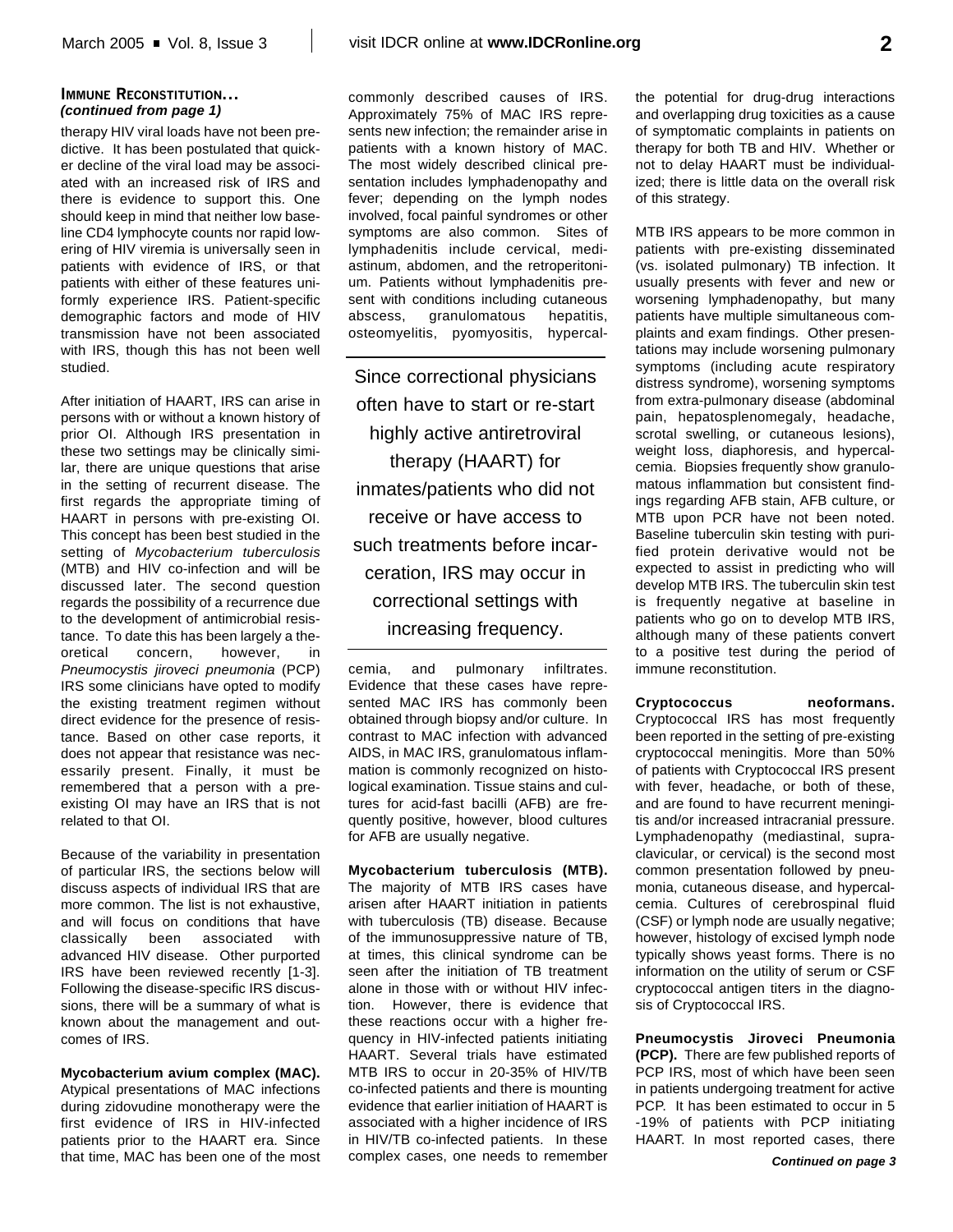#### **IMMUNE RECONSTITUTION...** *(continued from page 2)*

appears to have been either inadequate length of steroid therapy or initiation of HAART prior to completion of PCP therapy. Clinical trials are ongoing to assess the appropriate timing of initiation of HAART in the setting of active OIs. Currently there are no official recommendations, although many clinicians wait until PCP therapy is complete prior to initiating HAART. Patients typically present with worsening symptoms of pneumonia (including respiratory failure) and fever. Atypical presentations have not been noted. Sputum or bronchoscopic specimen examination may be useful to rule out other pulmonary pathogens, but in most cases, identification of PCP does not help distinguish whether or not it is the cause of the pulmonary symptoms.

**Cytomegalovirus (CMV).** About twothirds of CMV IRS reported in the literature occurs in the face of pre-existing CMV disease. Of all persons initiating HAART, it has been estimated that new CMV, as an IRS, occurs in about 5%. In contrast, up to 60% of patients with preexisting CMV ocular disease have developed CMV IRS. Most patients present with visual changes and are diagnosed with ocular inflammatory lesions such as vitreitis. Extra-ocular disease has been reported, including colitis, pneumonitis, lymphadenitis, pancreatitis, parotitis, and febrile syndromes. In general, diagnosis has been achieved via direct ophthalmoscopic examination in patients with ocular disease. Of note, the site of primary CMV disease does not necessarily predict the site of recurrence. There is no data regarding the usefulness of serum PCR examination for CMV-DNA in diagnosing CMV IRS.

**JC Virus (JCV).** Because there are no specific antivirals available for the treatment of progressive multifocal leukoencephalopathy (PML) caused by JCV, HAART is the treatment of choice. In some individuals, however, PML commences or worsens after HAART. The symptoms of PML IRS are varied and typical of PML in untreated patients. These include paresis, dysphagia, visual changes, seizures, and ataxia. Most cases are diagnosed by magnetic resonance imaging (MRI) with or without biopsy or CSF-PCR analysis for JCV-DNA. In contrast to the pre-HAART era, when brain MRI rarely had inflammatory changes, in PML IRS, MRI commonly shows contrast enhancement consistent with inflammation. The inflammatory nature of these lesions has been verified in biopsy specimens showing peri-vascular inflammatory infiltrates, which were also very uncommon in the pre-HAART era. MRI, however, may not be helpful in predicting who will have a worsening course of PML after HAART initiation. There is evidence that most patients with a follow-up MRI have inflammatory changes while less than half of these patients have clinical worsening.

**Hepatitis B Virus (HBV) & Hepatitis C Virus (HCV).** It has been difficult to understand the contribution of Hepatitis IRS to abnormal liver function tests (LFTs) after HAART initiation in patients with HBV and/or HCV co-infections. Five to 10% of HAART responders have transaminase levels that reach five times the upper limit of normal and these changes have been more common in patients with chronic HBV or HCV infection. Although not definitive, liver biopsy changes in these patients have frequently been consistent with worsening viral hepatitis as opposed to drug toxicity. In general, LFT abnormalities return to baseline over several months but studies that have looked at this were not limited to patients with Hepatitis IRS as the cause of the LFT abnormality. 'Acute hepatitis', fulminant hepatic failure, and new onset porphyria cutanea tarda in an HCV-infected patient after HAART have been reported. Because of uncertainty in the cause of abnormal LFTs after HAART initiation, IRS and non-IRS causes need to be considered in this population.

**Kaposi's sarcoma (KS).** There has been a remarkable decrease in the incidence of KS in the post-HAART era. Like JCV, the virus associated with KS (human herpes virus 8, HHV-8), does not have effective antiviral options. Thus, HAART has become the treatment of choice and has been quite effective in many KS patients, although some still require chemo- or radiation-therapy. There have been reports of worsening of existing KS lesions, an increase in the number of KS lesions, or new onset KS in patients initiating HAART and these have frequently been associated with lymphadenopathy. One report showed a decrease in HHV-8 DNA by PCR analysis during the KS flare, which suggests that HHV-8-specific immune responses were reconstituted during this interval.

#### **Management**

There are no guidelines or evidencebased recommendations for IRS management. Several important issues need to be addressed. The first issue regards the continuation of HAART. Because IRS usually occur in the setting of effective therapy, it has generally been recommended to continue HAART except in extreme situations (CNS edema, tracheal or vascular compression, severe hepatitis, etc). Patients need to be counseled prior to HAART initiation and during IRS in order to make the best treatment decisions. In cases where HAART has been discontinued, IRS can recur during re-initiation of therapy, even in the face of specific antiinfective therapy. For these reasons, when possible, HAART should be continued.

A second issue regards the use of specific anti-infective agents (when available). In many cases, there is evidence of IRS resolution with continued HAART with or without anti-infective agents, making the decision of whether or not to initiate antiinfective therapy unclear. In selected circumstances, when a patient has partially completed treatment for a specific infection (e.g., TB infection), the prescribed course of therapy should be completed. The use of chemotherapy and radiation therapy may be required for KS IRS. It should also be noted that the occurrence of an OI after initiation of HAART does not always represent IRS. In patients with poor adherence and/or poor response to HAART, an OI may develop that is not an IRS and would need specific anti-microbial therapy when available. In IRS cases, individualized decisions need to be made based on the potential benefits and risks of specific anti-infective therapies. Prudence is warranted until more information is available.

A third and important issue is the use of anti-inflammatory agents. In many specific IRS there are reports of patients being treated with steroids or non-steroidal antiinflammatory agents (NSAIDS). At this time it is unknown if either of these treatments should be employed in IRS. In several situations, the use of anti-inflammatory agents may be warranted. In severe or life threatening situations, particularly with pronounced inflammation, steroid use is likely appropriate. In patients with moderate to severe, non-life threatening events, consideration of either steroids or NSAIDS is reasonable, particularly if it can help patients continue their effective HAART.

*Continued on page 4*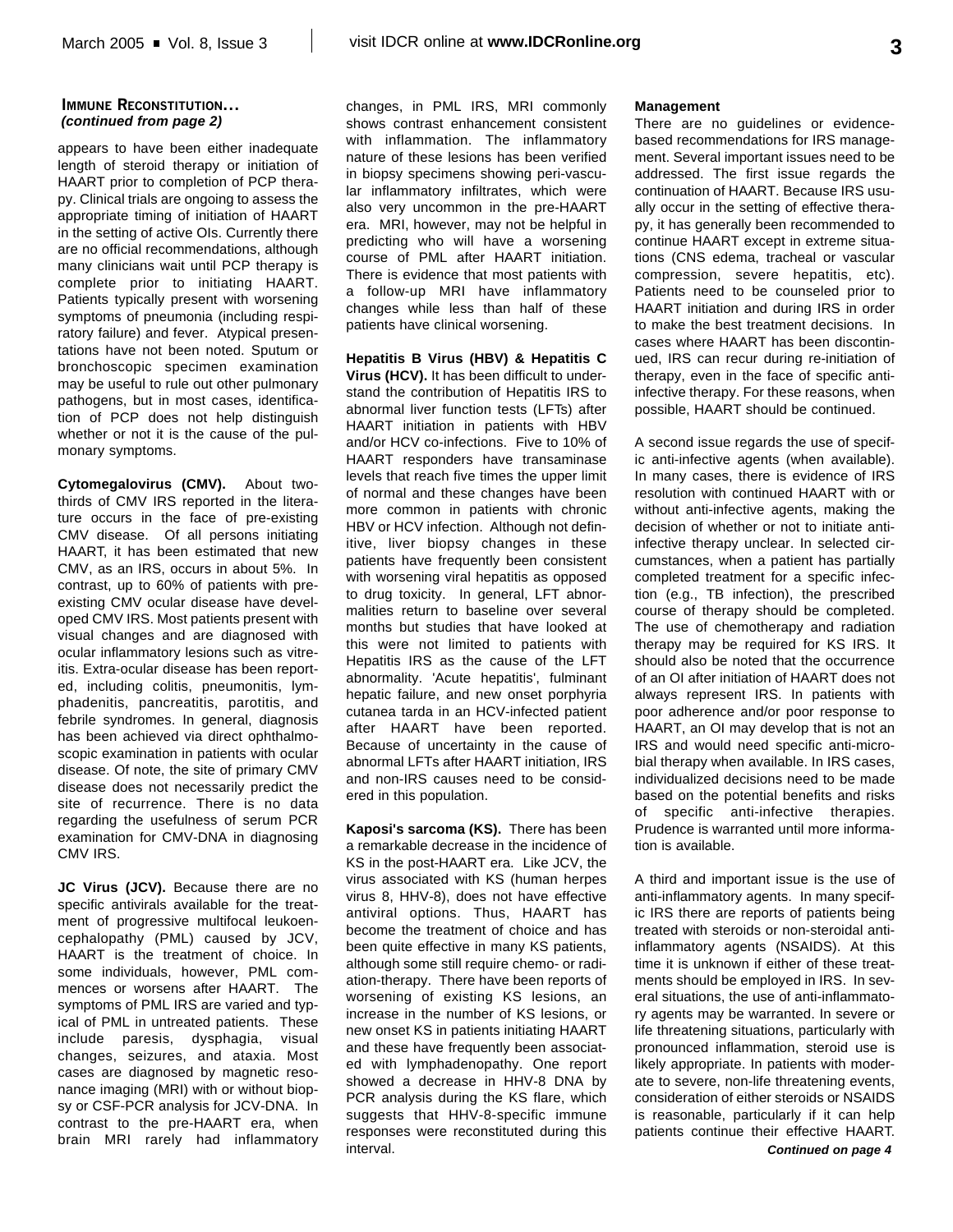# **Access to HIV/AIDS Testing and Treatment: Bamako, Mali**

#### *By Courtney E. Colton\*, IDCR Managing Editor*

HIV/AIDS is rapidly emerging as one of the worst epidemics Africa has ever faced. At year-end of 2004, an estimated 26 million people in Africa were living with HIV, comprising 66.5% of the total HIV infections worldwide. The disease claimed the lives of an estimated 2.3 million and 3.1 million new infections occurred in sub-Saharan Africa during 2004. Women, particularly between ages 15-25, and children are disproportionately affected by HIV/AIDS. Nearly 60%, or 13.3 million infected adults are women and of those, 76% are between ages 15-25. Approximately three million children under age 15 are living with HIV/AIDS and more than 12 million have been orphaned.

Even though Mali continues to rank among the few sub-Saharan African countries with a low prevalence of HIV/AIDS in the general population, it is estimated that over 120,000 adults and children in Mali are infected. Estimated HIV prevalence in females and males is 2.0% and 1.3%, respectively. Malian women ages 25-29 have the highest prevalence of HIV infection, at 3.2%, and the nation's capital, Bamako, has a higher prevalence of HIV/AIDS, compared to other Malian cities.

#### **Prisons**

Of the more than 45 jails and prisons in Mali, the largest men's prison is located in downtown Bamako. The facility incarcerates 1,400 inmates, including domestic prisoners and individuals from France, Senegal, Nigeria, Liberia, Benin, and Togo.

The prison's medical facility is centrally located within the compound and consists of one outbuilding containing two small rooms. The first room is used for patient examinations, is approximately 80 square feet, and is furnished with one bed and one desk. The second room contains a single metal cabinet with minimal medical supplies; a few rolls of gauze, scissors, tape, and Aspirin.

The prison's clinic is staffed by one technician from the Institut National de la Recherche en Santé Publique, who is charged with the medical care of all 1,400 inmates. He is available to examine patients twice per week and during times when the technician is unavailable, five inmates who serve as medical nurses staff the clinic. These staff members are not trained in counseling, diagnosis, or treatment of HIV or other diseases. As a result, while minor illnesses are treated within the prison walls, more severe infirmities are referred to Hospital Gabriel Touré. HIV-infected patients who present with severe illnesses are referred to Centre de Soins, d'Animation et de Consei (CESAC) for treatment. Unfortunately, most patients are not transferred until they are extremely sick, and many do not survive.

While HIV, TB, and other infectious disease prevalence rates are unknown in the prison, the technician employed by the prison has estimated that HIV prevalence may be as high as 5%.

Sick inmates obtain medications only if they have the financial resources to pay for them. In such cases, the technician travels to the pharmacy and retrieves the prescription. Most inmates lack sufficient funds to pay for medications and as a result, they are forced to rely on the limited charity of others. Typically, such charity comes from relatives and medical students who visit the prison facility to conduct thesis research and patient visits. Hama Diallo, a medical student at the University of Bamako Medical School, commented, "The medical students have no money because they spend it all on supplies for their patients. If the patient has no money, they die."

*Continued on page 5*

#### **IMMUNE RECONSTITUTION...** *(continued from page 3)*

Finally, in situations where steroids have previously been proven beneficial, such as in moderate to severe PCP, use of these agents is likely warranted. Furthermore, depending on the IRS event, topical or intra-ocular anti-inflammatory agents may be useful. Many other situations may arise in which a decision regarding antiinflammatory agents will need to be addressed and clinical judgment remains most important.

#### **Outcomes**

Although IRS can be severe or life threatening, in most instances, patients recover without major morbidity or mortality. However, because of the potential for severe complications, these events must be addressed quickly and appropriately. There have been reports of occasional severe ocular morbidity with CMV IRS, including blindness. At least one-third of patients with PML IRS have expired secondary to PML and most survivors have significant residual neurological deficits. Deaths have also been reported with MTB IRS and Hepatitis IRS. In all of these conditions, we await prospective clinical data to not only assist with finding effective and appropriate IRS management strategies, but also for IRS prevention strategies.

#### **Conclusions**

It is hopeful that some of these principles will be useful in helping clinicians understand, recognize, and manage IRS. There are many unanswered questions and research continues to help us address the many uncertainties. Recognition and management of IRS remains complicated and clinicians need to consider the many possible causes of symptoms that may or may not be related to HAART initiation. While it is comforting that IRS usually resolves with conservative management, the possibility of severe or life threatening reactions urges vigilance. Over the next several years there will likely be more and better information regarding IRS. Until then we will continue to rely on clinical acumen and the data synthesized from the published experience of many other clinicians.

#### *Disclosures:*

*\*Grant/Research Support: Bristol Myers Squibb References:*

*1. Gardner EM, Connick E. Illness of Immune Reconstitution: Recognition and Management. Curr Infect Dis Rep 2004;6:483-493. 2. French MA, Price P, Stone SF. Immune restoration disease after*

*matory syndrome. AIDS Rev 2003;5:67-79.*

*antiretroviral therapy. AIDS 2004;18(12):1615-1627. 3. Shelburne SA, 3rd, Hamill RJ. The immune reconstitution inflam-*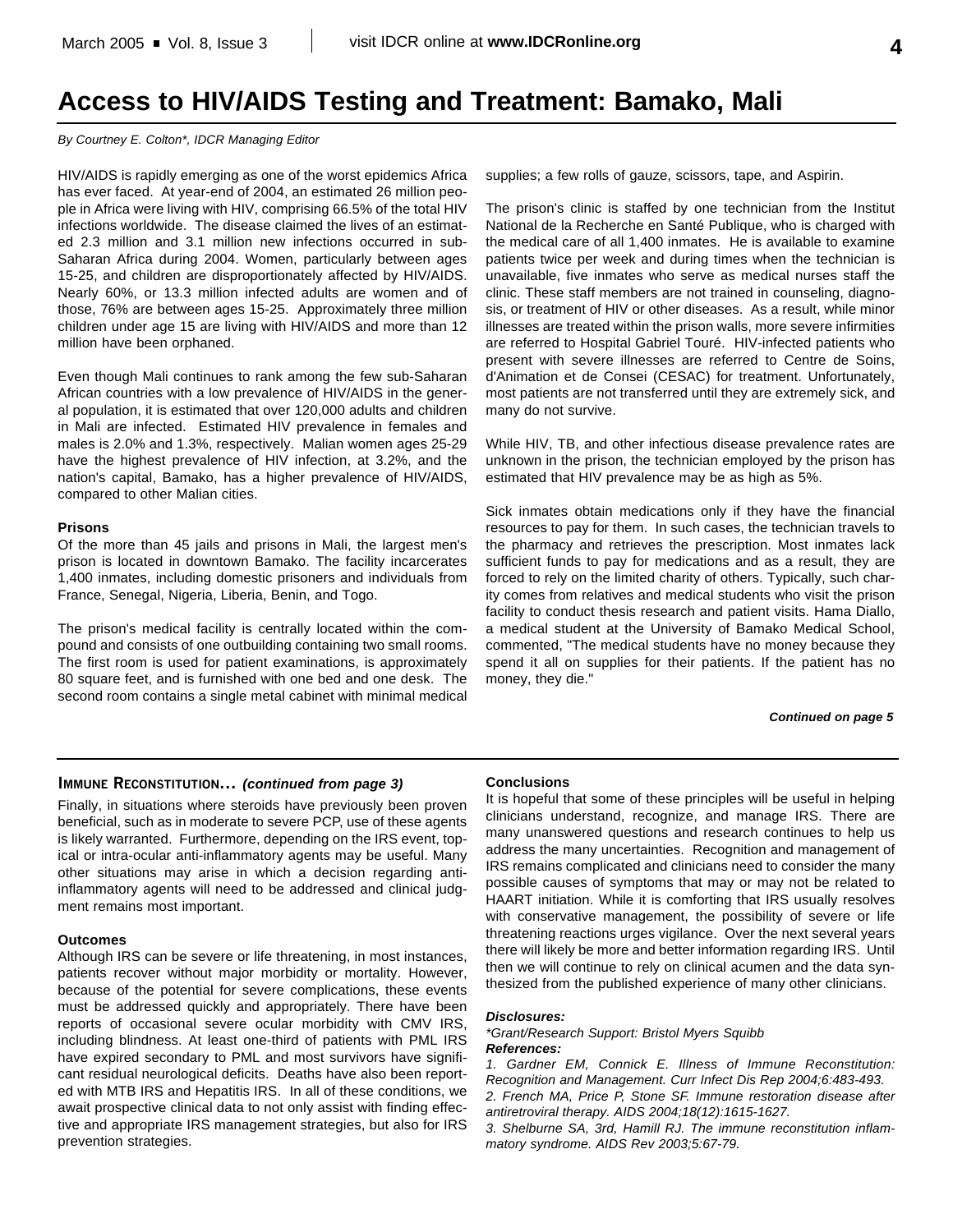### **ACCESS TO HIV/AIDS TESTING...** *(continued from page 4)*

#### **Hospitals**

Point G Hospital, which is affiliated with Hospital Gabriel Touré, offers free antiretroviral therapy (ART) to HIV-infected patients. The hospital currently monitors 747 HIV/AIDS patients, and of these, 489 patients are receiving ART. While Mali is making great strides in offering free ART, standard therapy provided is not equivalent to the recommended treatments in the United States. The Malian Ministry of Health does, however, base its' guidelines for HIV/AIDS treatment on the current guidelines recommended by the World Health Organization (WHO) for resource-constrained settings. Triple drug therapy is prescribed for HIV-infected adults and infants and nevirapine is the standard for prevention of mother-to-child-transmission (MTCT).

The hospital's lack of resources, including medications, beds for patients, soap, and doctors, plays a large role in diminishing the quality of care patients receive. In addition to this lack of resources, there are several other differences between Point G Hospital and its American counterparts. Hospital rooms are small, dark, unventilated, and house two patients per room on thin mattresses. Patients must rely on family members to provide food and pay for medical treatment, including syringes and intravenous fluids. Additionally, patient confidentiality is often difficult to maintain due to the over-crowding that exists within many hospitals and clinics.

#### **HIV Testing**

The Malian national policy on HIV testing is based on the World Health Organization's HIV testing recommendations for resourceconstrained settings. After pre-test education and counseling, an HIV rapid test, used as a screening test, is performed. When a positive test result occurs, a second HIV rapid test, used as a confirmatory test, is performed. If the first and second test results are contradictory, a third and different HIV rapid test is utilized. Since availability and access to HIV rapid tests is limited, especially in areas outside of the nation's capital, HIV testing often consists of one rapid test. Many HIV-infected patients remain undetected despite the high (>99%) specificity and sensitivity of HIV rapid tests. Non-detection of these patients is most likely attributed to non-testing due to a lack of tests, and reluctance to get tested.

#### **Access**

Social stigma, limited financial resources, lack of education, pharmaceutical shortages, and lack of transportation are the realities for Malians attempting to access HIV testing and treatment resources. HIV remains extremely taboo throughout Mali, particularly in segments of society where religion plays a large role in cultural beliefs. Accordingly, many Malians do not seek testing or treatment.

The stigmatization associated with HIV/AIDS is so great that many individuals do not want to learn their HIV status, for fear of likely negative reactions of family members and the community. While ART is free, financial resources still play a dominating role in limiting access to HIV care. The average Malian's monthly income is US \$30, which is not enough money to support the financial responsibility that accompanies transportation to and from the hospital and/or pharmacy, HIV testing, and medical care costs, excluding antiretroviral (ARV) medications. For many Malians, the final decision to seek HIV care is based on having enough money available for both food and HIV care. Lack of education also contributes to many Malians hesitation when it comes to HIV testing; under-

standing of the importance of HIV testing is lacking in large portions of the population and common misconceptions concerning HIV include that the virus is acquired from bad food, and that HIV -infected men can be cured by having sex with a virgin. Additionally, Malian pharmacies often accidentally stock counterfeit ARVs, and dosing and quality in these counterfeit medications are often compromised. Transportation difficulties can hinder scheduled deliveries of ARV medications, leading to inadequate stock and the development of resistance in those who have time lapses in their treatment regimen. Additional factors which hinder the fight against the HIV/AIDS epidemic in Africa include inadequate nutrition, infrastructure of the health care system, and diagnostic capability.

When access to treatment is possible, tests that measure if treatment is working, including viral load and T-cell count tests, are unavailable in the majority of Mali. Furthermore, access to opportunistic infection (OI) prevention and treatment is limited. Unlike ARV medications, drugs to combat OIs, excluding anti-tuberculosis drugs, are not free. OIs that are common in Mali include *Cryptococcus neoformans*, *Candidia*, and *Isospora belli* infections, and also Toxoplasmosis and Cytomegaolvirus.

#### **Recommendations: Accelerating Access to Treatment in Mali**

ART is free to all HIV-infected Malians who receive prescriptions from medical doctors. However, the social situations, financial resources, limited number and locations of pharmacies, and unreliable ARV stock discussed above, combine to create enormous barriers for patients when accessing ARV medications.

Recommendations on how to best address these problems and how to accelerate access to HIV testing and treatment were discussed at the 2nd Annual Conference of HIV/AIDS Specialists held in Bamako, Mali, on January 11-13, 2005.

Recommendations included the establishment of a location that houses both hospital and pharmacy facilities, which would decrease patients' travel time and costs associated with transportation and increase access to pharmacies. Other recommendations included the implementation of a quality control system for ARVs, the development of an MTCT prevention program that includes counseling, and education programs tailored to different risk groups that discuss responsible sexual behavior. It was further recommended that a national reference center for TB and other OIs prevalent in Mali, be developed, and that human resources be mobilized and techniques for supplementary finances be explored. Lastly, conference participants were in agreement that collaboration between the public, private, and political sectors, clinicians and pharmacies, non-government organizations, universities, and laboratories needs to improve for greater efficiency, increased pace, and improved coordination of our efforts. The American, French, and Malian collaborators who attended the conference are currently assessing ways in which these recommendations can be implemented.

#### *Disclosures: \*Nothing to disclose.*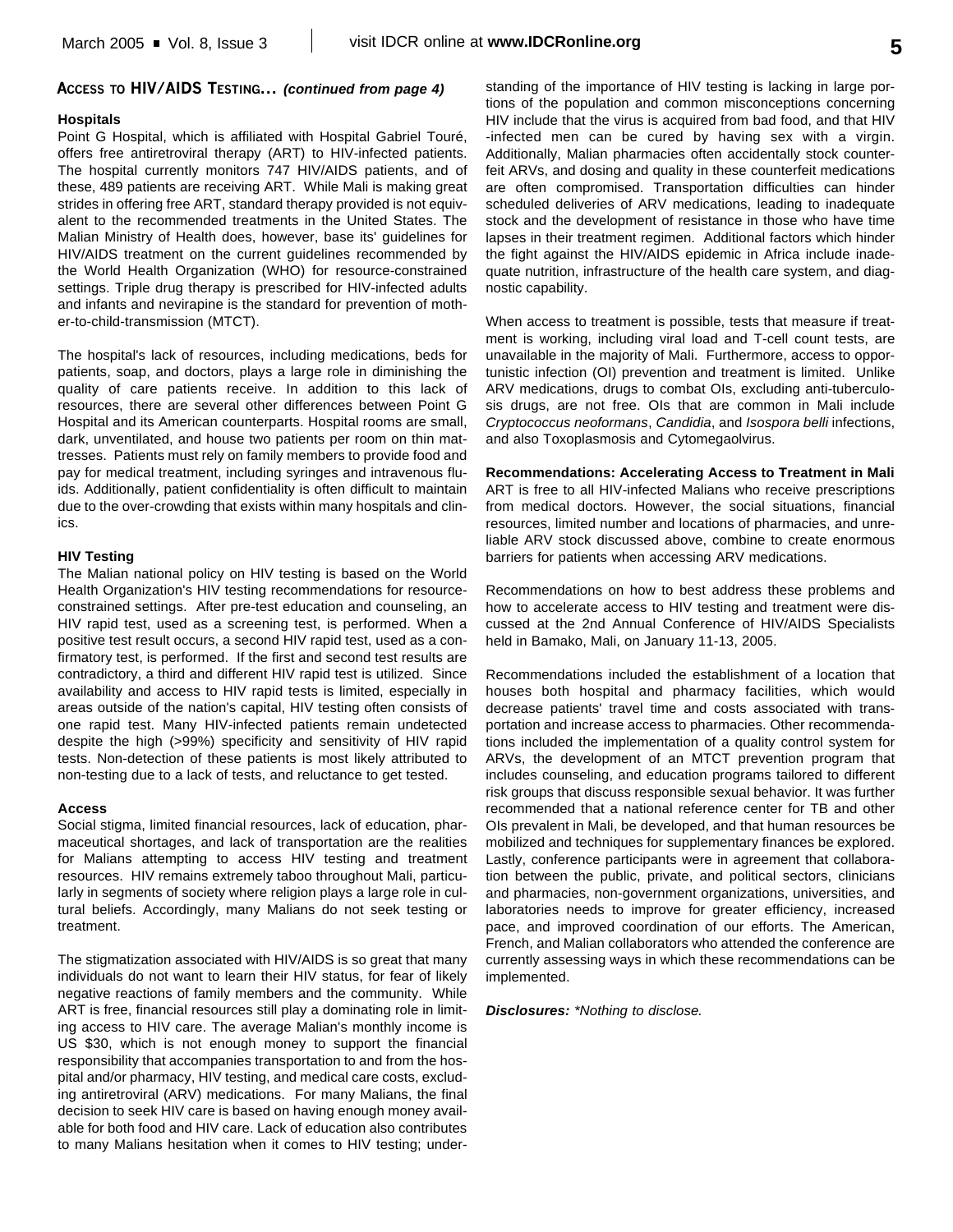# **LETTER FROM THE EDITOR**

Ever since use of highly active antiretroviral therapy (HAART) became more common, HIV practitioners have reported on cases of HIV-infected patients who developed exacerbations of opportunistic infections in conjunction with rising T-cell counts. These reactions typically occurred within a few months after the initiation of HAART, and usually resolved within a few weeks following the treatment of the opportunistic infection. Today, this presentation of exacerbating opportunistic infection in the context of HAART induction is known as immune reconstitution syndrome (IRS).

Effective HAART suppresses HIV replication, and hence, viral load, resulting in increases in absolute CD4 T-cell counts. Typically, there are two phases in which T-cell counts rise: first, there is a rapid initial rise following effective HAART, followed by a slow, steady increase that may continue for years. Additionally, the loss of functional lymphocyte responses to many pathogen antigens can be reversed by HAART, although HIV-specific T-cell responses are not always reconstituted.<sup>1</sup>

The thymus is the source of new T-cells. It was long believed that the thymus was damaged by HIV infection. However, a number of more recent studies have demonstrated that patients with untreated HIV infection do have active thymic tissue and the amount of thymic tissue that is present at the initiation of HAART correlates with the extent of the subsequent increase in CD4+ T-cells. Thus, the severity of IRS may be linked to the presence of functional thymic tissue at the initiation of therapy.

This month, Dr. Edward Gardner presents an overview of IRS for our readers and Courtney Colton presents a different perspective, reflecting on the difficulties that most patients (incarcerated or not) would have accessing HIV care in Mali. At the conclusion of this issue, readers should be more familiar with the epidemiology, diagnosis, and treatment of IRS, and should know when it is appropriate to initiate therapy in asymptomatic HIV-infected individuals. Lastly, readers should realize which treatment regimens are preferred and alternative.

Sincerely,

David Thomas, MD

*1. Autran, Bridgette et al. Immune Reconstitution after highly active antiretroviral treatment of HIV infection. Adv Exp Med Biol 2001;495:205-12.*

\_\_\_\_ Yes, I would like to add/update/correct (circle one) my contact information for my complimentary

## **Subscribe to IDCR**

Fax to **617-770-3339** for any of the following: *(please print clearly or type)*

| 100, I modia lino to dad apadio con ou follow one, in y contact information for my complimentary<br>subscription of IDCR fax/email newsletter. |                                                           |                                                                   |                       |  |
|------------------------------------------------------------------------------------------------------------------------------------------------|-----------------------------------------------------------|-------------------------------------------------------------------|-----------------------|--|
| Yes, I would like to sign up the following colleague to receive a complimentary subscription of<br><b>IDCR</b> fax/email newsletter.           |                                                           |                                                                   |                       |  |
| Yes, I would like my IDCR to be delivered in the future as an attached PDF file in an<br>email (rather than have a fax).                       |                                                           |                                                                   |                       |  |
| NAME:                                                                                                                                          | <b>FACILITY:</b>                                          |                                                                   |                       |  |
| <b>CHECK ONE:</b>                                                                                                                              |                                                           |                                                                   |                       |  |
| O Physician<br>O Pharmacist                                                                                                                    | O Physician Assistant<br>O Medical Director/Administrator | O Nurse/Nurse Practitioner<br>O HIV Case Worker/Counselor O Other | O Nurse Administrator |  |
| ADDRESS:                                                                                                                                       | CITY:                                                     | STATE:                                                            | ZIP:                  |  |
| FAX:                                                                                                                                           |                                                           | PHONE:                                                            |                       |  |
| EMAIL:                                                                                                                                         |                                                           |                                                                   |                       |  |
|                                                                                                                                                |                                                           |                                                                   |                       |  |

#### **Faculty Disclosure**

In accordance with the Accreditation Council for Continuing Medical Education Standards for Commercial Support, the faculty for this activity have been asked to complete Conflict of Interest Disclosure forms. Disclosures are listed at the end of articles. All of the individual medications discussed in this newsletter are approved for treatment of HIV and hepatitis unless otherwise indicated. For the treatment of HIV and hepatitis infection, many physicians opt to use combination antiretroviral therapy which is not addressed by the FDA.

**Associate Editors**

Rick Altice, MD *Director of Clinical Research, Director, HIV in Prisons Program, Director, Community Health Care Van, Associate Professor of Medicine Yale University AIDS Program*

David Paar, MD *Associate Professor of Medicine, University of Texas, Medical Branch*

Karl Brown, MD, FACP *Infectious Disease Supervisor PHS-Rikers Island*

Ralf Jürgens *Consultant, HIV/AIDS, Human Rights, Drug Policy and Prisons*

Joseph Paris, PhD, MD, FSCP, CCHP *Medical Director, Georgia Dept. of Corrections*

Lester Wright, MD, MPH *Chief Medical Officer, New York State Dept. of Correctional Services*

> Dean Rieger, MD *Medical Director, Indiana Dept. of Corrections*

Neil Fisher, MD *Medical Director, Chief Health Officer, Martin Correctional Institute*

William Cassidy, MD *Associate Professor of Medicine, Louisiana State University Health Sciences Center*

**Editorial Board**

Louis Tripoli, MD, FACFE *Correctional Medical Institute, Correctional Medical Services*

Josiah Rich, MD *Associate Professor of Medicine and Community Health Brown University School of Medicine, The Miriam Hospital*

> Steven F. Scheibel, MD *Regional Medical Director Prison Health Services, Inc*

David A. Wohl, MD *Associate Professor of Medicine University of North Carolina AIDS Clinical Research Unit*

Barry Zack, MPH *Executive Director, Centerforce*

Michelle Gaseau *The Corrections Connection*

**Layout** Kimberly Backlund-Lewis *The Corrections Connection*

**Distribution** Screened Images Multimedia

> **Managing Editor** Courtney E Colton *IDCR*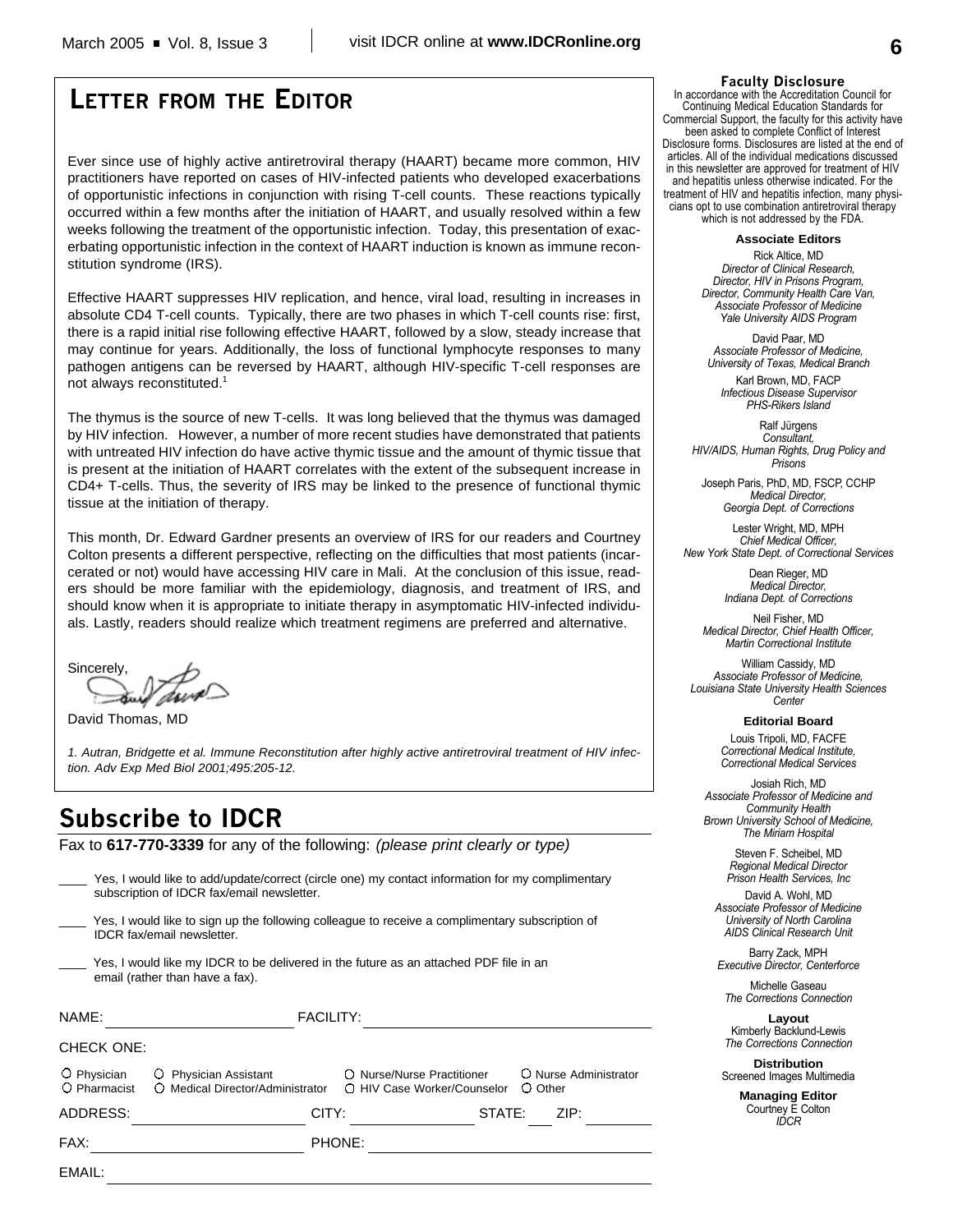**OT AIH** 

## **Preferred and Alternative ARV Therapy**

| <b>PREFERRED TREATMENTS</b><br><b>NNRTI</b><br>EFV*      | $+$ (3TC or FTC) $+$ (AZT or TDF)                                                                                                                                                                                                                                                                       |
|----------------------------------------------------------|---------------------------------------------------------------------------------------------------------------------------------------------------------------------------------------------------------------------------------------------------------------------------------------------------------|
| PI<br>LPV/r                                              | $+$ (3TC or FTC) + AZT                                                                                                                                                                                                                                                                                  |
| <b>ALTERNATIVE REGIMENS</b>                              |                                                                                                                                                                                                                                                                                                         |
| <b>NNRTI</b><br>EFV*                                     | $+$ (3TC or FTC) $+$ (ABC, ddl or d4T)                                                                                                                                                                                                                                                                  |
| NVP**                                                    | $+$ (3TC or FTC) $+$ (AZT, ddl, d4T, ABC, or TDF)                                                                                                                                                                                                                                                       |
| ΡI<br>ATV.                                               | $+$ (3TC or FTC) + (AZT, d4T, ABC or ddl) or + (TDF + RTV 100mg/d)                                                                                                                                                                                                                                      |
| <b>FPV</b><br>FPV/r^<br>IDV/r^<br>LPV/r<br>NFV.<br>SQV/r | $+$ (3TC or FTC) $+$ (AZT, d4T, ABC, TDF or ddl)<br>$+$ (3TC or FTC) $+$ (AZT, d4T, ABC, TDF or ddl)<br>$+$ (3TC or FTC) $+$ (AZT, d4T, ABC, TDF or ddl)<br>+ (3TC or FTC) + (d4T, ABC, TDF or ddl)<br>$+$ (3TC or FTC) $+$ (AZT, d4T, ABC, TDF or ddl)<br>+ (3TC or FTC) + (AZT, d4T, ABC, TDF or ddl) |
| 3-NRTI                                                   | ABC $+$ AZT $+$ 3TC $\sim$                                                                                                                                                                                                                                                                              |

\*Efavirenz is not recommended for use in 1st trimester of pregnancy or in women with high pregnancy potential, including those women who want to conceive or are not using effective contraception.

\*\* Note: High incidence (11%) of symptomatic hepatic events observed in women with pre-nevirapine CD4+ T cell count >250 cells/mm3 and men with CD4 >400 cells/mm<sup>3</sup>. Use with caution in these patients, with close clinical and laboratory monitoring, especially during the first 18 weeks of therapy.

^Low dose (100-400 mg) ritonavir per day.

^^Only when a preferred or an alternative NNRTI- or PI-based regimen cannot or should not be used.

*Adapted from the Panel on Clinical Practices for Treatment of HIV Infection and Department of Health and Human Services (DHHS). (October 29, 2004). Guidelines for the use of antiretroviral agents in HIV-1-infected adults and adolescents. Retrieved February 22, 2005 from http://www.aidsinfo.nih.gov/guidelines/adult/AA\_102904.html*

# **IDCR-O-GRAM: When to Initiate Therapy in Asymptomatic HIV-Infected Patients**



HIV-infected persons who present with an AIDS-defining illness or severe symptoms, regardless of CD4+ T-cell count and plasma HIV RNA, should have treatment initiated.

Adapted from the Panel on Clinical Practices for Treatment of HIV Infection and Department of Health and Human Services (DHHS). (October 29, 2004). Guidelines for the use of antiretroviral agents in HIV-1-infected adults and adolescents. Retrieved February 22, 2005 from http://www.aidsinfo.nih.gov/guidelines/adult/AA\_102904.html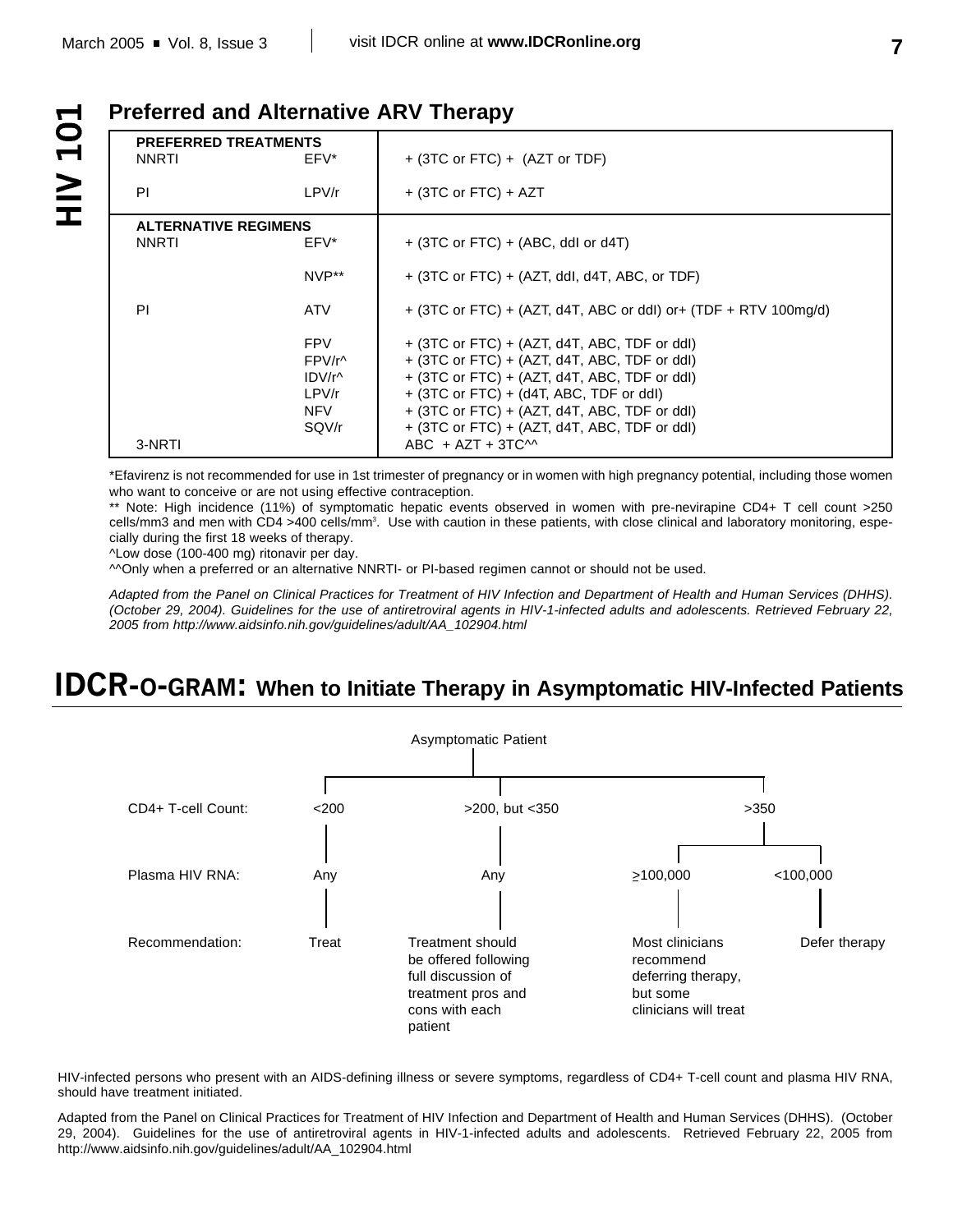### **FEBRUARY IDCR CORRECTION:**

Our apologies to David Ashkin, MD and the Florida Department of Health for accidently excluding the following authors in the IDCR February issue: Tanira Ferreira, Ellen Murray, and Boubker Naouri.

## **CROI UPDATE: Details of the New York Case**

On February 11, 2005, the New York City (NYC) Department of Health and Mental Hygiene (DOHMH) issued a press release, igniting a flurry of questions and alarm, regarding a NYC resident with a rare strain of 3-drug-class-resistant HIV-1 (3-DCR HIV-1) and rapid progression to AIDS. The patient, a man who has sex with men (MSM), reported crystal methamphetamine use and unprotected anal intercourse with multiple partners.

Twelve days after the initial press release, the 12th Annual Conference on Retroviruses and Opportunistic Infections (CROI), held in Boston, and attended by over 3,000 scientists, included data which revealed the details surrounding the recent New York City case of a, supposedly, "aggressive and untreatable" strain of HIV.

David Ho, of the Aaron Diamond AIDS Research Center, summarized the case and the results of the medical tests the Diamond Center performed. Dr. Ho commented that this isolated case does not indicate that the HIV strain found in this patient is aggressive, as was previously reported, because disease progression is determined not only by the virus, but also by the host's genetic makeup. Dr. Ho confirmed that the patient tested negative for HIV-1 in May 2003. In November 2004, the patient had symptoms of acute retroviral syndrome, including fever and fatigue, and tested positive for HIV-1 by serology on December 16, 2004. The patient was diagnosed with 3-DCR HIV-1 when he presented with a weight loss of 4 kg, continued fatigue, and malaise, in early January 2005. At that time, the patient's CD4 cell count was 80 cells/mm<sup>3</sup>, which decreased to 28 cells/mm<sup>3</sup> in mid-January, and his viral load was 280,000 copies/mL. Although the exact date of the patient's HIV infection is unknown, his progression from HIV-negative in May 2003 to HIV-positive in December 2004 indicates that the maximum amount of time since infection is 20 months. While this relatively short time period of 20 months does indicate an unusually rapid disease progression, similar rapid progressions have been observed before. The Multicenter AIDS Cohort Study (MACS) and the Womens' Interagency Health Study (WIHS) have tracked thousands of HIV-positive and HIV-negative individuals, and have reported cases of rapid progression from HIV to AIDS previously.

The PhenoSense assay was utilized to measure the replicative capacity of this patient's virus, which was found to be 1.38 times greater than wild-type virus. This patient's virus is dual-tropic (can use both CCR5 and CXCR4 co-receptors). Additionally, the diversity within the patient's virus is less than 2% and the patient was found not to possess any genes known to be associated with more rapid HIV disease progression or HLA homozygosity.

Genotypic testing revealed that the patient's virus contained multiple resistance mutations. These mutations were predicted to cause resistance to thymidine analogues, lamivudine (3TC) and emtricitabine (FTC) and reduced susceptibility to abacavir and tenofovir. Most NRTI regimens will likely prove ineffective due to these resistance mutations. Resistance to NNRTIs was also predicted from the presence of mutations Y101E and Y191I, and several protease mutations conferred resistance to PIs. However, a phenotypic analysis of the virus revealed that it is fully susceptible to efavirenz and the fusion inhibitor, enfuvirtide. The patient has started a treatment regimen containing these two antiretrovirals.

Dr. Harold Jaffe, of the University of Oxford, commented "that while this case does highlight the failure of existing HIV prevention strategies for gay men, the case should not be used to scare people. It should be used to remind them of the risks of HIV." *www.nytimes.com*

*www.natap.org*

# **RESOURCES**

#### http://aidsinfo.nih.gov

**60 Minute Audio Program Summarizing the 12th Conference on Retroviruses and Opportunistic Infections (CROI)** convened in Boston, MA. February 22-25, 2005. www.cchiv.com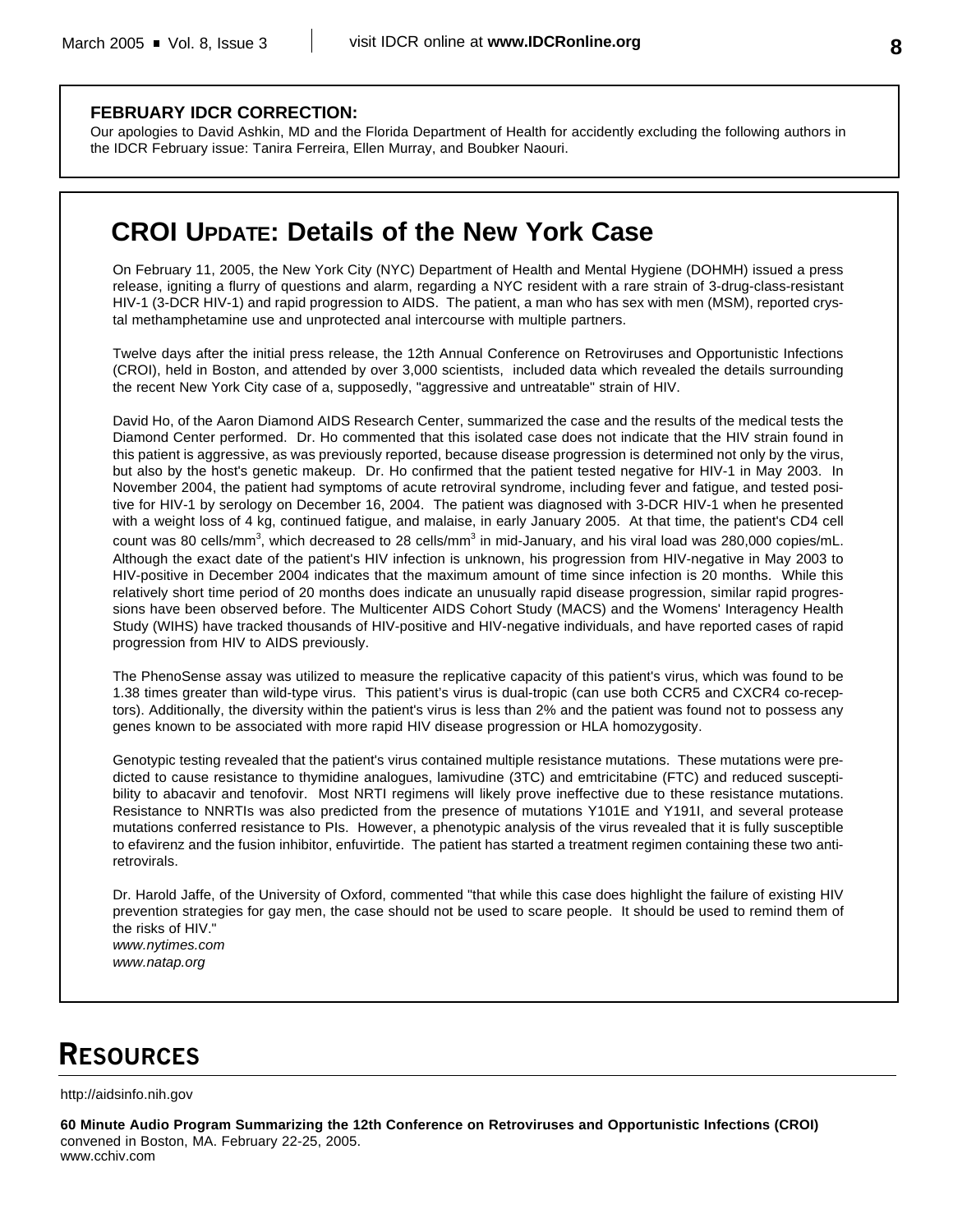## **SAVE THE DATES**

**Institute of Medicine: "Committee on Ethical Considerations for Protection of Prisoners Involved in Research"** *March 16, 2005 Washington, DC* Visit: www.iom.edu/events.asp

#### **Improving the Management of HIV Disease Regional CME Courses**

New York, NY: March 17, 2005; Los Angeles, CA: April 16, 2005; Chicago, IL: May 2, 2005; Washington, DC: May 2005; San Francisco: May or June 2005: Registration for this course will open soon. Visit: www.iasusa.org/registration/ index.html

### **World TB Day**

*March 24, 2005* Visit: www.cdcnpin.org/scripts/ spotlight/spot\_wtd05.asp for World TB Day activities

### **ACHSA Diminishing Resources:**

**The New Reality** *March 31-April 3, 2005 Oakland, CA* Visit: www.achsa.org

### **NCCHC Updates in Correctional Health Care**

*April 9-12, 2005 Las Vegas, Nevada* Visit: www.ncchc.org

### **AMFAR National HIV/AIDS**

**Update Conference** *April 10-13, 2005 Oakland, CA* Visit: www.amfar.org

**ICAAC Meeting** *September 21-24, 2005 New Orleans, LA* Visit: www.icaac.org

#### **United States Conference on AIDS**

*September 28-October 2, 2005 Houston, Texas* Visit: www.nmac.org

#### **IDSA Conference** *October 6-9, 2005*

*San Francisco, CA* Visit: www.idsociety.org

#### **National Conference on Correctional Health Care** *October 8-12, 2005 Denver, Colorado* Visit: www.ncchc.org

# **IN THE NEWS**

#### **Number of Reported AIDS Cases Increases in South Florida**

For years, South Florida has had a high prevalence of HIV/AIDS. In 2003 (the latest year for which data are available), Florida had the fourth highest rate of AIDS cases per capita compared to all other states and Miami-Dade County had the second highest rate in the nation, behind New York City. Broward and Palm Beach Counties had the fourth and sixth highest rates, respectively. In 2004, new AIDS cases in Florida increased by 24%. Health officials have speculated that this increase is fueled largely by an increase in the number of patients who are unaware that they are HIV-infected until they get sick. AIDS cases in Broward and Miami-Dade counties increased 49% and 33%, respectively, in 2004, as compared to 2003. The only county in Florida in which AIDS cases did not increase in 2004 was Palm Beach County. Despite the significant increase in reported AIDS cases throughout South Florida, health officials hope that the AIDS spike is only a temporary phenomenon, caused by a statewide campaign that has encouraged HIV testing. The campaign that has tested nearly one million people since 2001 has found thousands of people who did not know they were positive, some with AIDS. Encouragingly, new HIV (not AIDS) cases in Florida dropped by 3% in 2004, as compared to 2003.

*www.natap.org*

### **HIV Researchers Urge Routine HIV Testing**

Of the estimated 950,000 people in the United States infected with HIV, approximately 280,000 are unaware of their HIV status. Current HIV screening methods are inadequate and people are often diagnosed late in their disease. Two studies have independently determined, through the development of computer models, that routine screening for HIV in health care settings is cost effective and may offer survival and CD4 benefits, defined as an increased CD4 cell count at detection, by providing highly active antiretroviral therapy (HAART) to people identified earlier through routine testing. Additionally, routine screening would assist in preventing transmission of HIV. Researchers suggest repeated routine testing every three to five years. The Centers for Disease Control and Prevention (CDC) guidelines currently recommend routine HIV testing wherever the prevalence of HIV infection exceeds 1%, typically in large urban areas and high-risk groups. When assessing the cost effectiveness of screening and incorporating costs and benefits to partners, computer models estimated that one-time screening would cost \$194 more than the cost of current practice, while increasing life expectancy by 4.70 quality-adjusted days, for an incremental cost-effectiveness of \$15,078 per quality-adjusted life-year. Furthermore, testing when the prevalence of unidentified HIV is as low as 0.5% can still result in a cost effective ratio of less than \$50,000 per quality-adjusted life-year,

excluding the benefits to partners. A one-time screening was also associated with earlier diagnosis of HIV, and the mean CD4 cell count at detection was 210/mm<sup>3</sup> compared to 154/mm<sup>3</sup> in the absence of screening. From the models, it was estimated that HIV transmission would drop by 20% and survival would increase by one and a half years with the use of widespread screening. Robert Jansen, director of the Division of HIV/AIDS Prevention at CDC said that, "as a result of these findings, CDC will be reevaluating its HIV screening guidelines over the next two years."

*www.natap.org*

#### **Hepatitis C Virus (HCV) Associated with Faster HIV Disease Progression**

One hundred twenty-six HIV/HCV co-infected injection drug users (IDUs), not receiving treatment for HCV, were assessed to study the effects of HCV genotype on HIV disease progression. HCV genotype was determined using a reverse transcriptase polymerase chain reaction for 104 of the 126 IDUs, and for the remaining 22 subjects, HCV genotype was determined using a line probe assay. Clinical progression was defined as progression to AIDS or pre-AIDS death and immunological progression was defined as a drop in the CD4+ count to 200 x 106 cells/l. The median duration of follow-up was 7.3 years. The distribution of HCV genotypes among the study cohort was as follows: HCV type 1: 48%, HCV type 3: 34%, HCV type 4: 13%, multiple HCV types: 5%. In the pre highly active antiretroviral therapy (HAART) era, IDUs infected with concurrent multiple HCV genotypes showed a significantly elevated risk of clinical progression, compared to IDUs infected with HCV genotype 3 (adjusted hazard ratio [HR] 6.54). When data from the HAART era was included, the risk of clinical progression had an adjusted HR of 3.36 and was not significant. In the pre-HAART era, IDUs infected with multiple HCV genotypes also showed a significantly elevated risk of immunologic progression, compared to IDUs infected with HCV genotype 3 (adjusted HR 4.38). When data from the HAART era was included, the risk of immunologic progression had an adjusted HR of 2.74. Additionally, IDUs infected with genotype 1 had an increased risk of immunologic progression, compared to IDUs infected with HCV genotype 3 (adjusted HR 3.92). Subtype 1a was associated with a higher risk of progression than subtype 1b, when compared to genotype 3, with adjusted HRs of 2.10 and 0.86, respectively. This data suggest that HIV disease progression differs by HCV genotype, and is faster among individuals whose HCV infection involves more than one HCV genotype. The effect of HCV genotype on HIV progression was greater in the pre-HAART era, suggesting that the effectiveness of HAART may diminish the effect of HCV genotype on HIV disease progression. *www.natap.org*